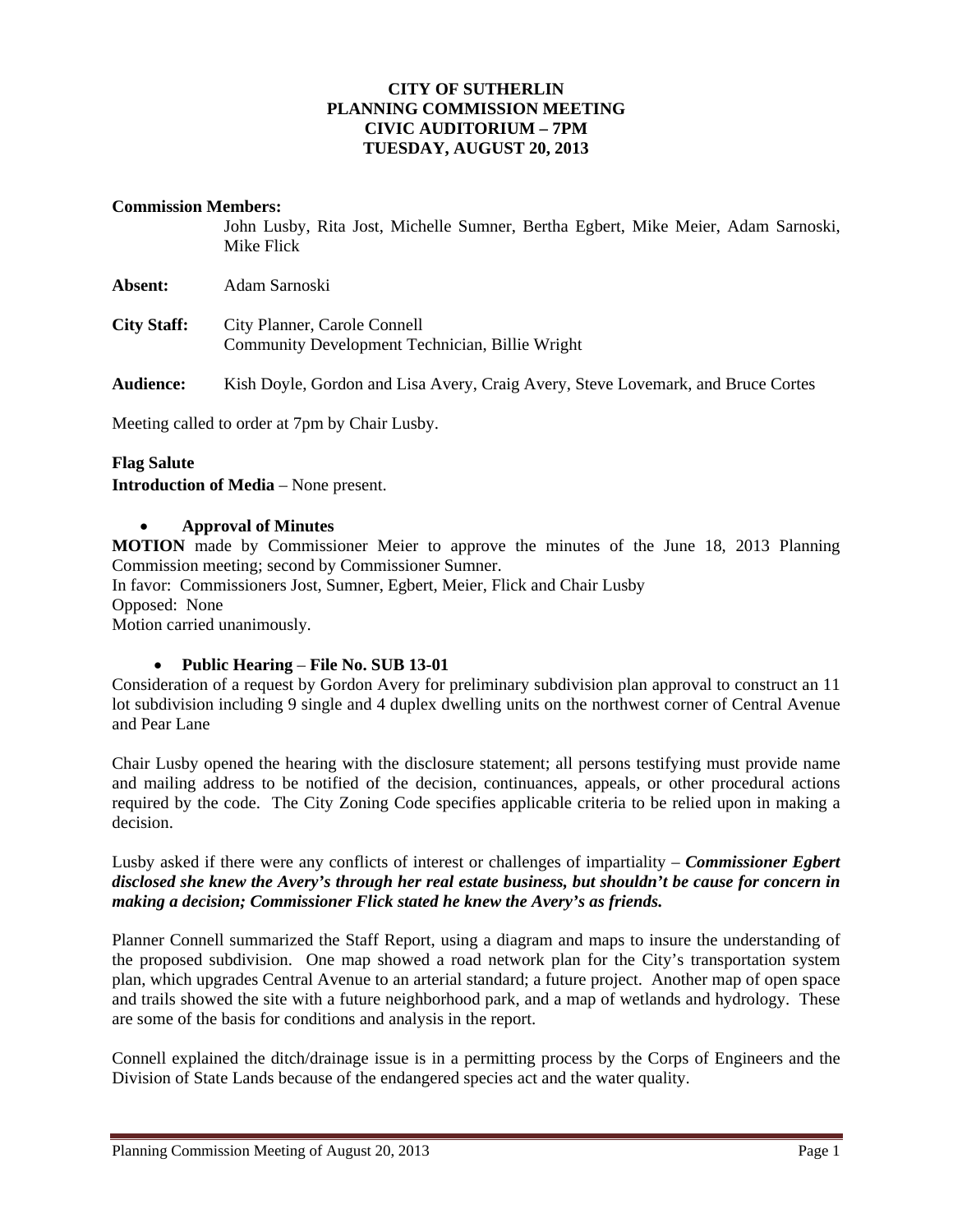Another issue is Central Avenue being upgraded to a wider street with a median turn lane, two lanes, a bike lane, parking, planter strips, and sidewalks; it should be 4 or 5 feet wider but at this stage it is not certain on which side of the street the right-of-way needs to be dedicated. If the subdivision is approved the next step of developing detailed construction plans will indicate this information.

Connell stated that this proposal meets the development standards for the R-3 zoning district. When they apply for a building permit, we'll look at the setbacks, the lot sizes and the height limits. Both the Wetland and the Open Space/Parks plans show the site and the need for subsequent permitting. A traffic study is not required because existing streets are in place and the site has been considered as developable land that can be accessed by existing street system. She explained the utilities are already there and just need to be hooked up to city standards.

The Tract A park area is currently owned by Gordon Avery and he has offered to dedicate it to the City. If accepted, the dedication can be presented to Council; the developer gets credit through the Parks SDC if the land is deeded to the City.

Connell went over the Conditions of Approval. If approved, this approval is valid for two years.

Avery introduced his son, Craig, who could answer construction questions, and his engineer, Steve Lovemark was available also.

Kish Doyle, who lives on the lot on the west side of the development and south side of the wetlands, had some questions:

- o Will the nature of the park affect the wetlands? *No, it will not. There could eventually be a passive type city park.*
- o Will the lots be graded and sold to people to build on? *No, it is expected that the Avery's will build the two story houses. There will be some grading of the lots.*
- o What is the proposed use for the designated area east of her property along the fence line? *The City has asked it to be dedicated to provide a pedestrian access from Tract A to Central Avenue; it is 15 feet wide.*

Lovemark, from i.e. Engineering, explained the future park dedication. The City already owns one lot in the subdivision which is part wetlands. He explained the drainage situation, Fire Department rules, and other issues using the displayed diagram.

- o Commissioner Sumner asked the square footage of the houses. *1,200 to 1,500 square feet.*
- o Commissioner Meier asked where the run-off is when the wetlands fill up with water. *Lovemark indicated the storm system and main storm line on the diagram.*

Chair Lusby closed the hearing.

Commissioner Egbert was pleased to have something happening in Sutherlin. Everyone agreed.

Chair Lusby asked if the approval is valid for two years, without renewals.

Connell reported an extension can be requested after the two years.

**MOTION** made by Commissioner Egbert to approve preliminary subdivision plan File No. SUB13-01 based on the Staff Report Findings, Conditions including modification of #17, 18, 19, and 21 "unless prohibited by CORPS/DSL"; second by Commissioner Meier.